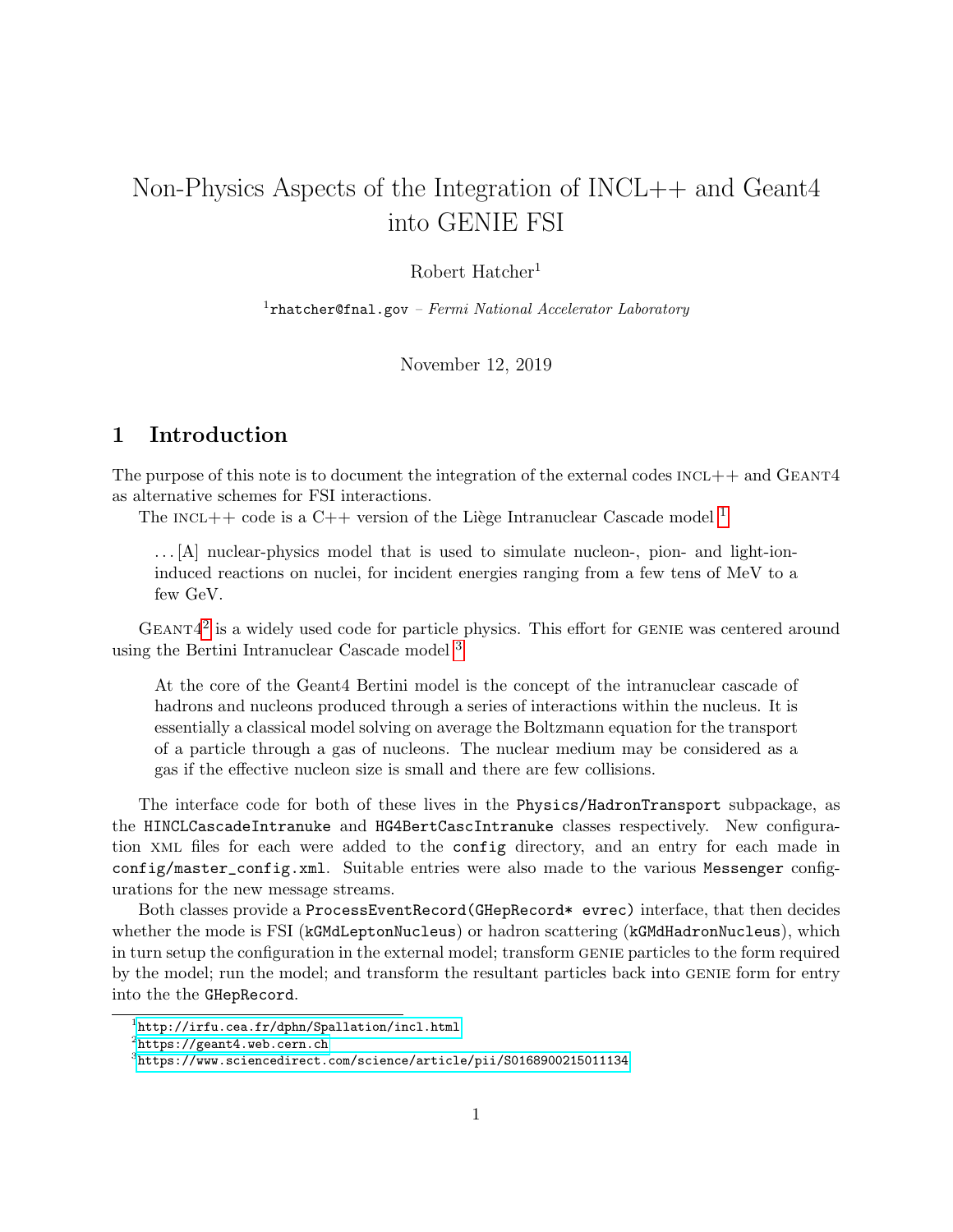# 2 Externals Version

There is no currently released public version of  $INCL++$  that can be built against GENIE. We are in negotiations with the INCL group for them to accept some suggestions for their code to add the interface for injecting the particle(s) within the nucleus, as well as additions to their build system and a new inclxx-config script to return important information about the build.

For Geant4, any modern version (i.e. 4.10.4.p02, circa May 2018, or beyond) should do.

## 3 Configure

Configuring GENIE for either of these additions follows the usual pattern of running the configure script with an extra --enable option, and --with options to help guide GENIE to the locations of headers and libraries.

```
For INCL++:
--enable-incl \
--with-incl-inc=${INCL_FQ_DIR}/include/inclxx \
--with-incl-lib=${INCL_FQ_DIR}/lib \
--with-boost-inc=${BOOST_FQ_DIR}/include \
--with-boost-lib=${BOOST_FQ_DIR}/lib
```
At this time the use of  $INC++$  also requires the use of BOOST. This is a requirement that we hope to eliminate in the future.

For GEANT4:

```
--enable-geant4 \
--with-geant4-inc=${GEANT4_FQ_DIR}/include \
--with-geant4-lib=${GEANT4_FQ_DIR}/lib64
```
If the  $-\text{with configurations are not given, configure will try to auto-detect the right locations$ based on the usual heuristic, but it is better to explicitly set them.

# 4 Additions to Make.config and GBuild.h

The configure script will record information into src/make/Make.config for conditional direction in the Makefiles.

```
GOPT_ENABLE_INCL={YES|NO}
GOPT_ENABLE_GEANT4_INTERFACE={YES|NO}
GOPT_WITH_INCL_INC=
GOPT_WITH_INCL_LIB=
GOPT_WITH_BOOST_INC=
GOPT_WITH_BOOST_LIB=
GOPT_WITH_GEANT4_INC=
GOPT_WITH_GEANT4_LIB=
```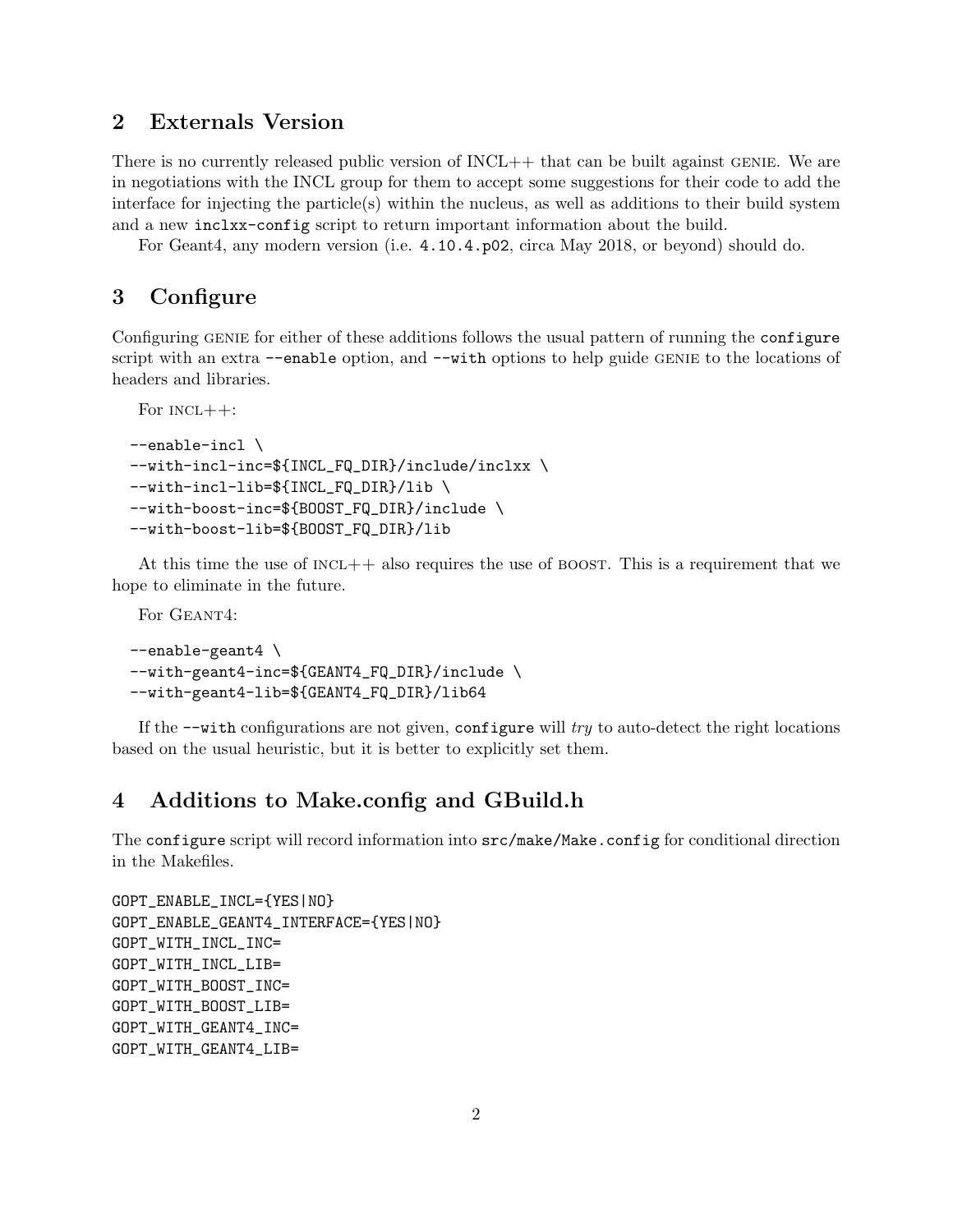The GOPT\_ENABLE\_ flags will have either the value YES or NO, while the GOPT\_WITH\_ flags will have the set paths or be blank.

At build time (based on the autogenerated-headers target) the Framework/Conventions/GBuild.h will have the additional lines (generated by the updated scripts/setup/genie-write-gbuild):

```
//#define __GENIE_INCL_ENABLED__
//#define __GENIE_GEANT4_INTERFACE_ENABLED__
```
If the option is enabled, the line will it not be commented out. These flags are used to hide the relevant classes from the compiler (and their corresponding lines in the LinkDef.h to prevent ROOT dictionary entries) when the external packages they depend on are not enabled.

### 5 HadronTransport Makefile

The src/make/Make.include will use the values set in Make.config to set values for:

```
INCL_FLAGS
INCL_INCLUDES =
INCL_LIBRARIES =
GEANT4<sub>FLAGS</sub> =GEANT4_INCLUDES =
GEANT4_LIBRARIES =
```
These are not automatically added to the CXXFLAGS, CPP\_INCLUDES or LIBRARIES makefile variables that are used for each GENIE subpackage.

Instead this one makefile, src/Physics/HadronTransport/Makefile, contains the lines:

```
ifeq ($(strip $(GOPT_ENABLE_INCL)),YES)
```

```
# extra flags, include paths, and libraries to link to
 CXXFLAGS += $(INCL_FLAGS)
 CPP_INCLUDES += $(INCL_INCLUDES)
 ROOT_DICT_GEN_INCLUDES += $(INCL_INCL_IVCLUDES) ${INCL_FLAGS}EXTRA_EXT_LIBS += $(INCL_LIBRARIES)
else
 $(info $(PACKAGE) not built against INCL++)
endif
ifeq ($(strip $(GOPT_ENABLE_GEANT4_INTERFACE)),YES)
 # extra flags, include paths, and libraries to link to
 CXXFLAGS += $(GEANT4_FLAGS)
 CPP_INCLUDES += $(GEANT4_INCLUDES)
 ROOT_DICT_GEN_INCLUDES += $(GEANT4_INCLUDES) ${GEANT4_FLAGS}
 EXTRA_EXT_LIBS += $(GEANT4_LIBRARIES)
else
 $(info $(PACKAGE) not built against Geant4)
endif
```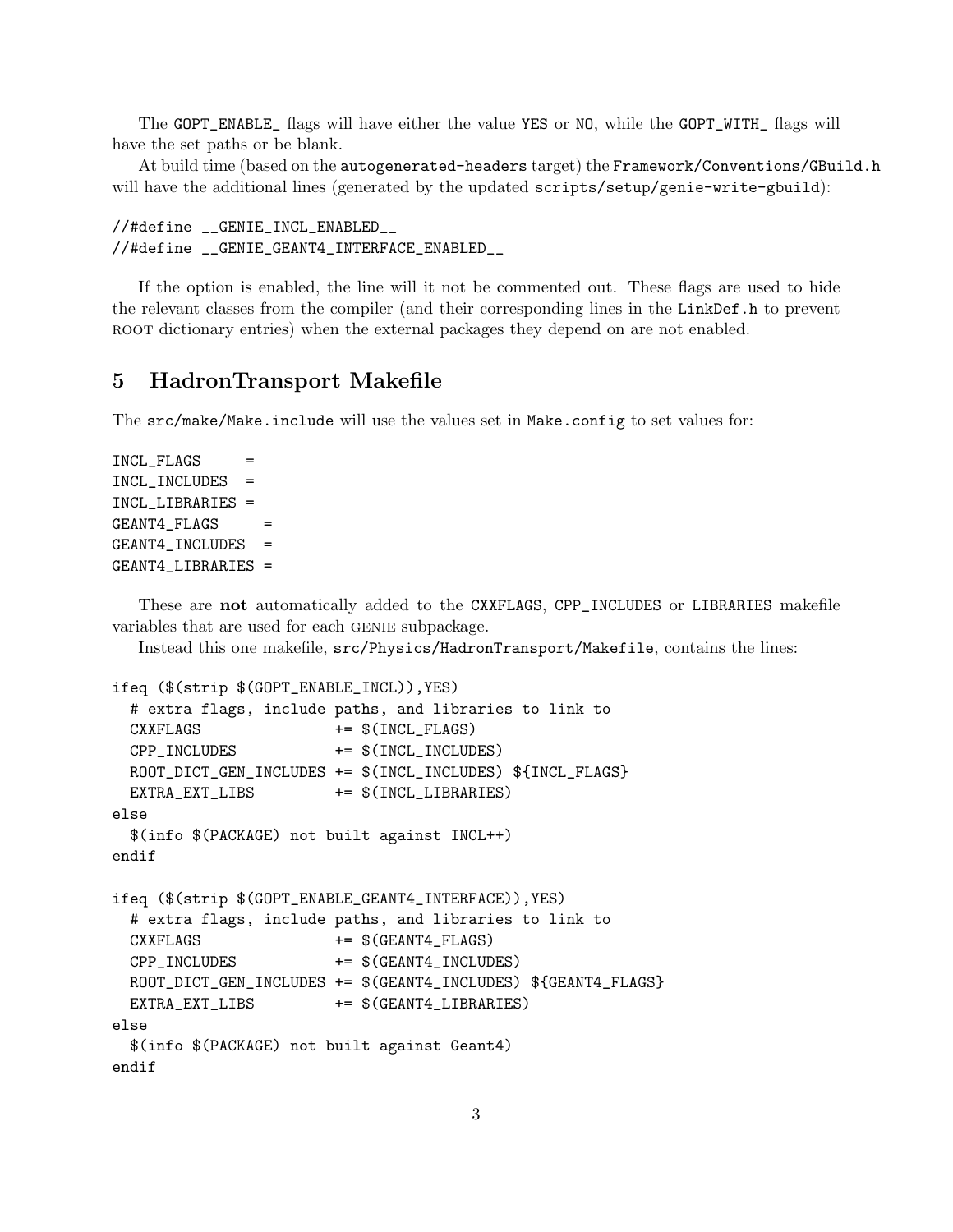This keeps the unnecessary noise (such as flags and include paths specific to these externals) down when building other subpackages and forces this, and only this, library (1ibGPhHadTransp) to be pre-linked against the necessary external libraries.

This should off-load the burden of deciding what externals to link to away from the point where an application is built, or this library is incorporated into some external framework (e.g. LARSOFT).

### 6 Followup

#### 6.1 Subdirectories in HadronTransport

Marco wondered about whether it was worthwhile to push these new classes down into subdirectories of HadronTransport. At this time I don't see a particularly easy / transparent way of doing that. I don't think additions to this subpackage should be a grave concern as there are currently only 20 classes (and 24 header files) in the subpackage, which is still quite manageable.

### 6.2 INCL++

As previously noted, there are necessary changes to  $INC++$  code that is publicly distributed. The integration documented in this note depends on those being accepted by the INCL group with little changes. If in negotiations the interfaces or the suggested build improvements do change, then adjustment will have to be made to GENIE to accomodate this.

One change that would benefit GENIE is a change to  $INCL++$ 's G4INCLConfig, which currently hardcodes (during the cmake stage) the data paths for de-excitation model data into the class, with no public interface for changing them. The only current means is via the ConfigParser which has a friend relationship with G4INCLConfig and so can update it. But that class is really targetted at command line parsing and pulls in a boost dependency, so eliminating it for something simpler would be an improvement.

#### 6.3 Geant4

One future possible enhancement would be to provide the integration of GEANT4 parameter varia-tion interface<sup>[4](#page-3-0)</sup>. This would need to be done with coordination from the Geant4 collaboration and must be carefully considered if run in a framework where GENIE and GEANT4 are run in a single job (e.g. a multistage LARSOFT job).

#### 6.4 Combined

Currently, GENIE can only reliably be built against one or the other. GEANT4 provides a copy of the  $i$ INCL $++$  code as part of its distribution, but it will not have the necessary changes to the INCL $++$ code for the interface to work. The genie configuration and makefiles make the assumption that if  $INC++$  is enabled it is coming from an external stand-alone version. At this time if both were enabled, it's likely that this might induce a version clash as two instances of the same classes would be defined.

<span id="page-3-0"></span><sup>&</sup>lt;sup>4</sup>Some of the model parameters for Bertini are documented in "GEANT4 Parameter Tuning Using Professor" <https://arxiv.org/abs/1910.06417>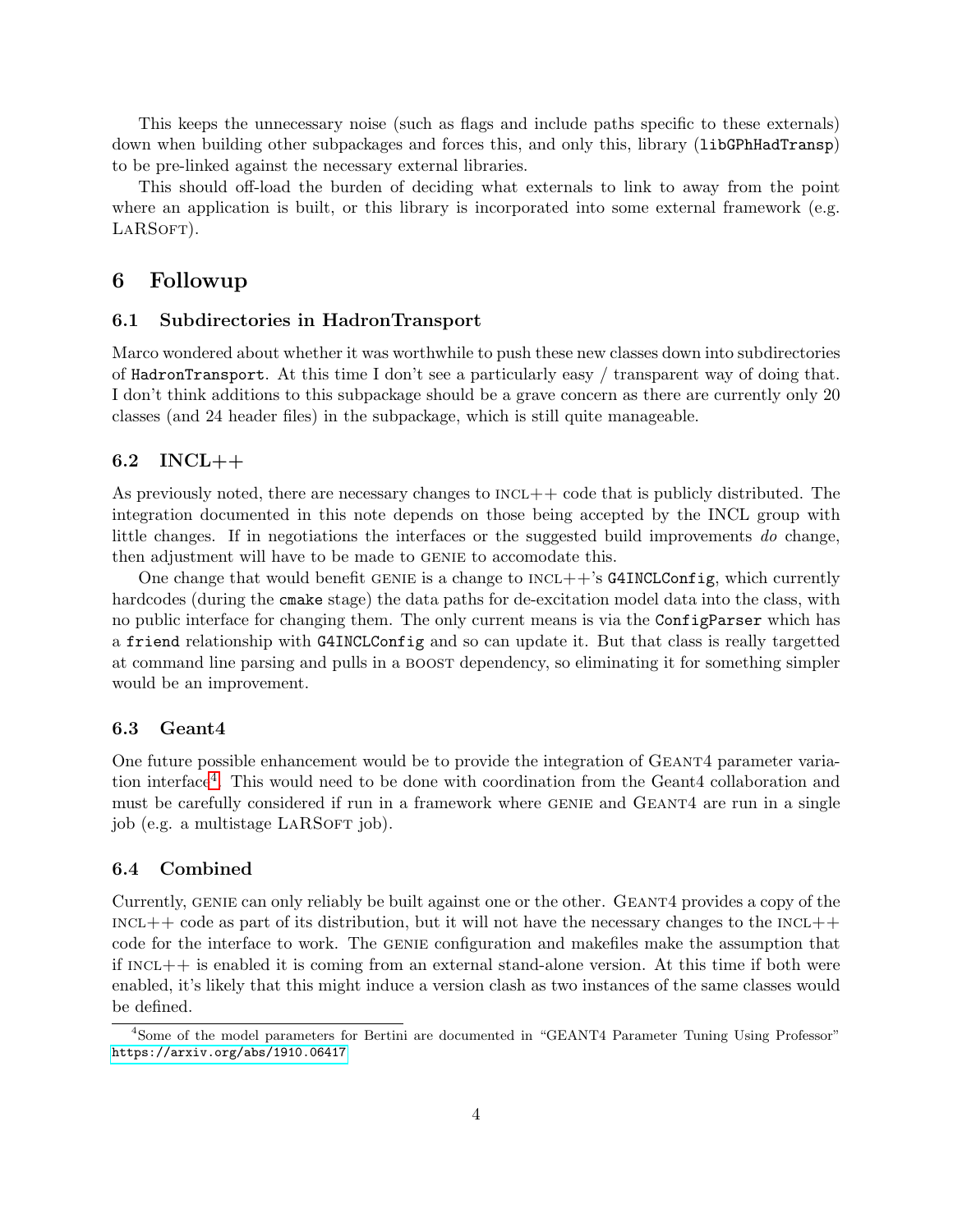If at such time the version distributed by GEANT4 does provide the interface, then some of the makefile code will need to be reworked in order to allow this as an option. Though this might come at the loss of choices for de-excitation models (stand-alone  $INCL++$  provides ABLA07, ABLAv3p, GEMINIXX and SMM, while it's not clear that Geant4 supports all of those beyond ABLA07).

# 7 Building INCL++

To build a compatible version of  $INC++$  one must use a version that has changes to both the physics (Narisoa "Marc" Vololonianina's contribution) and to the build system (my changes).

Setup the environment for building (and using once built) INCL++

```
# make proper version of the following products available
# gcc
# cmake
# root
# boost
### specific for my case
export INCL_TOP=/grid/fermiapp/products/genie/local/inclxx
# for a particular platform
export INCL_PLATFORM=Linux64bit+2.6-2.12
# this is the currently modified version
export INCL_VERSION=inclxx-v5.2.9.5-6aca7e6
export INCL_DIR=${INCL_TOP}/${INCL_VERSION}
# needed to find de-excitation data files
export INCL_SRC_DIR=${INCL_DIR}/source/${INCL_VERSION}
# location of inclxx-config & libraries
export INCL_FQ_DIR=${INCL_DIR}/${INCL_PLATFORM}
The basic steps then are:
# specific location
export TARBALLDIR=/genie/app/rhatcher/genie_inclxx
# this tarball has Marc's physic changes, and Robert's cmake/build changes
export TARBALL=${TARBALLDIR}/${INCL_VERSION}.tar.gz
mkdir -p ${INCL_DIR}
cd ${INCL_DIR}
mkdir source
cd source
# extract tarball
tar xvzf ${TARBALL}
```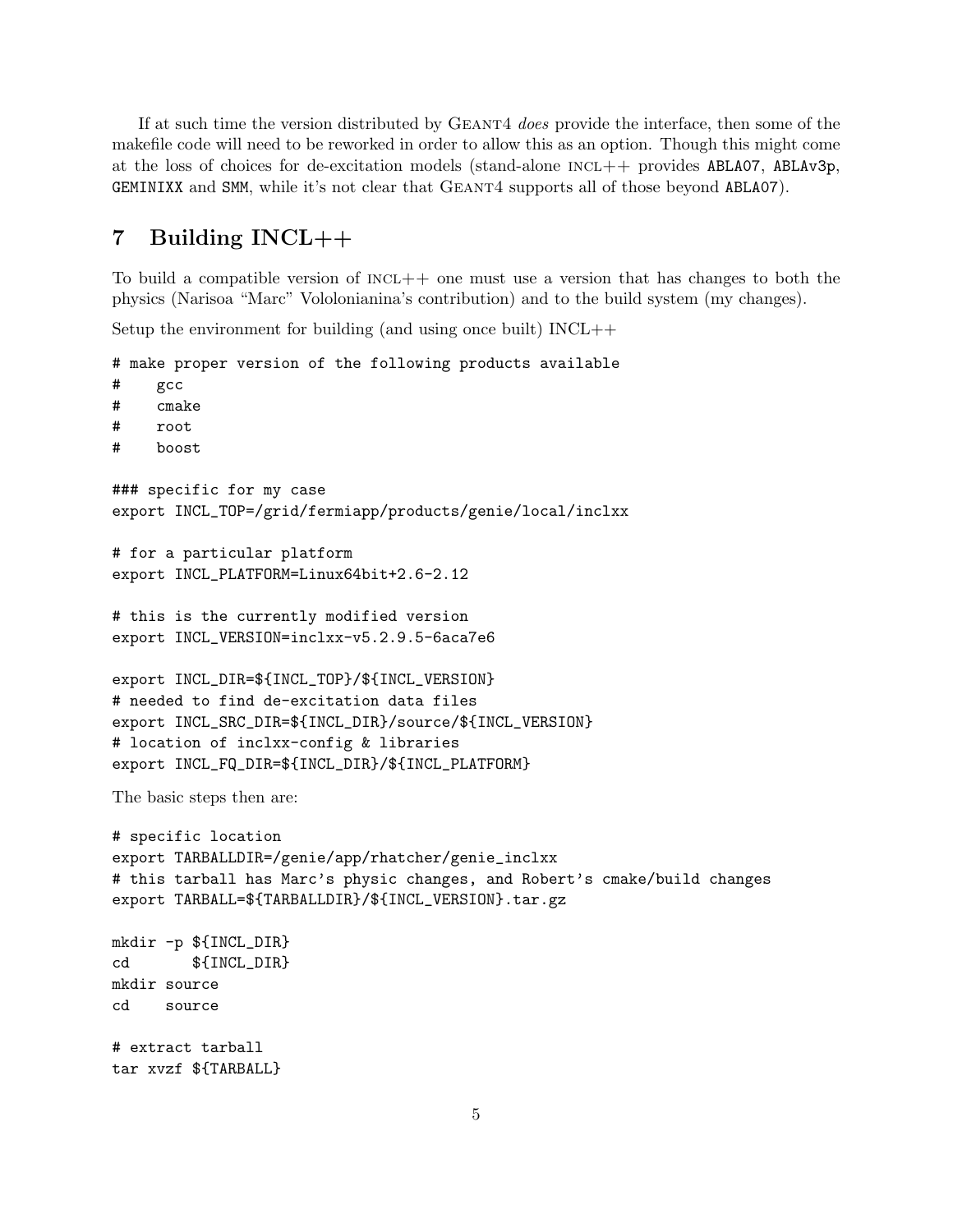```
# proper permissions for CVMFS
find . -type f -exec chmod +r \{\} \setminus;find . -type d -exec chmod +rx \{\} \setminus;cd ${INCL_DIR}
mkdir build-temp-${INCL_PLATFORM}
cd build-temp-${INCL_PLATFORM}
# configure cmake
# -DUSE_FPIC is one of the necessary build changes
# also the ability to "install" the final products
cmake -DUSE_FPIC=ON -DCMAKE_INSTALL_PREFIX:PATH=${INCL_DIR}/${INCL_PLATFORM} \
      ${INCL_SRC_DIR}
# build the products
make
# install the specific libraries, executable, (and headers)
# in a platform specific area
make install
cd ${INCL_DIR}
# remove intermediates
rm -rf build-temp-${INCL_PLATFORM}
```
Every new terminal session will need to define the shell variables through INCL\_FQ\_DIR.

## 8 Building Geant4

For those that don't have a (compatible) version of GEANT4 pre-built, here are some stripped down instructions (circa 2019-10-30):

Main Geant4 page: <https://geant4.web.cern.ch/>

#### 8.1 Fetch the code

Navigate to the current stable release download:

[https://geant4.web.cern.ch/support/download\\_archive](https://geant4.web.cern.ch/support/download_archive)

Click the download, or directly fetch it via curl (e.g.):

curl -O http://geant4-data.web.cern.ch/geant4-data/releases/geant4.10.04.p03.tar.gz

Setup a space in which to work and unroll the tarball

```
export WORKSPACE=/path/to/workspace
cd $WORKSPACE
```
tar xzf /path/to/tarball/geant4.10.04.p03.tar.gz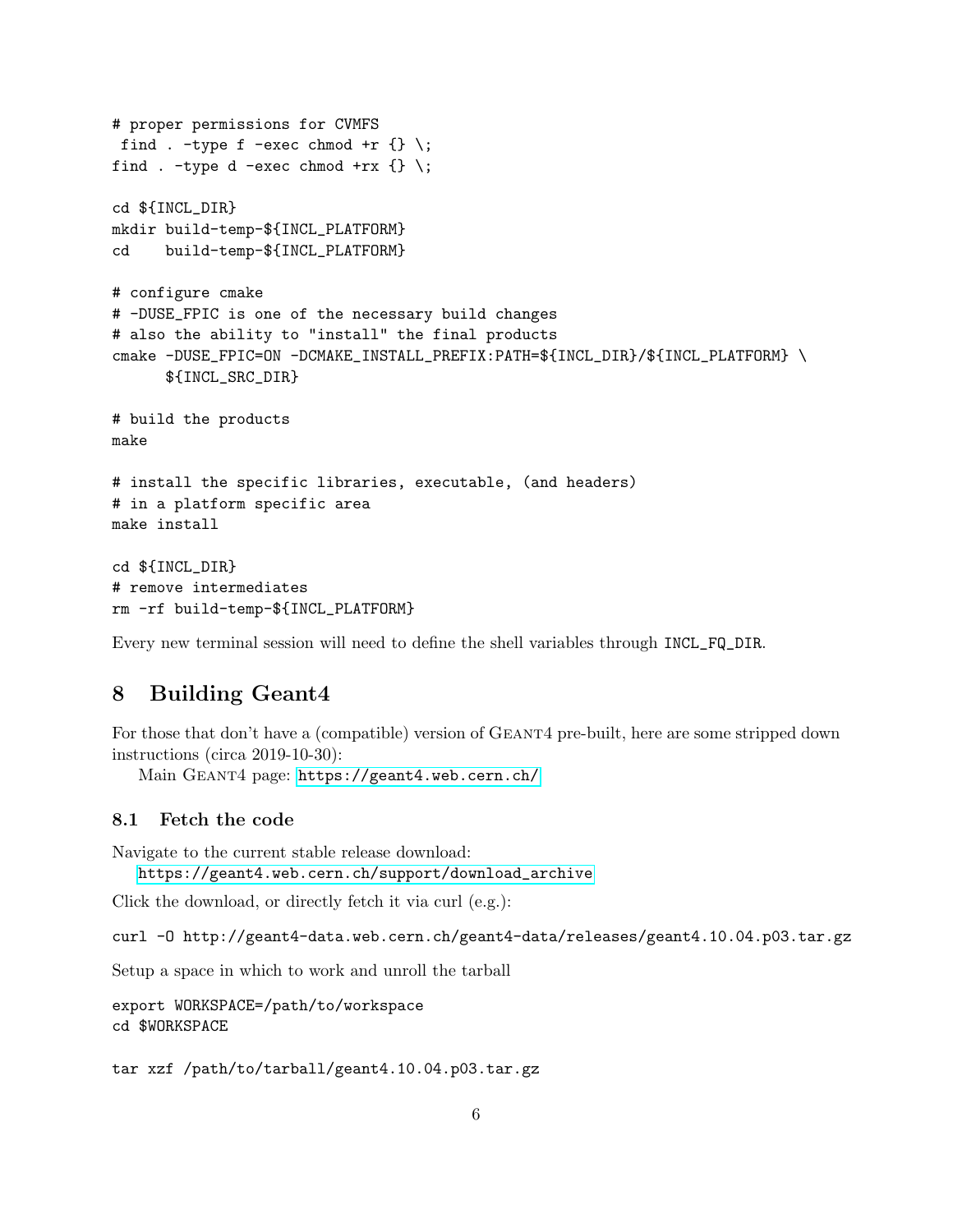### 8.2 Configure CMake

Setup your version of the compiler and cmake (if not the system versions)

Determine the C++ standard used for ROOT build (probably  $c+11$  or  $c+14$  or  $c+17$  ...) so as to be compatible when linked to GENIE; you should be able to see it if you use:

```
root-config --auxcflags
```
If you already have clhep installed (say for root in some cases) then adjust the following to set -DGEANT\_USE\_SYSTEM\_CLHEP=ON and set -DCLHEP\_ROOT\_DIR=/path/to/where/CLHEP/{bin,lib,include} exist.

Find where XERCES-C is installed (again where the bin, lib, and include directories area; call this \$XERCESC\_FQ\_DIR)

```
cd $WORKSPACE
mkdir build
mkdir install
cd build
env CC=gcc CXX=g++ FC=gfortran \
cmake -DCMAKE_INSTALL_PREFIX=$WORKSPACE/install \
  -DGEANT4_BUILD_CXXSTD=c++17 \
  -DGEANT4_BUILD_GRANULAR_LIBS=OFF \
  -DGEANT4_USE_G3TOG4=OFF \
  -DGEANT4_USE_OPENGL_X11=ON \
  -DGEANT4_USE_SYSTEM_CLHEP=OFF \
  -DGEANT4_USE_GDML=ON \
  -DXERCESC_ROOT_DIR=${XERCESC_FQ_DIR} \
  -DGEANT4_INSTALL_DATA=ON \
  -DGEANT4_ENABLE_TESTING=OFF \
  $WORKSPACE/geant4.10.04.p03
```
### 8.3 Build

Start the build (and download of data files); the option  $" -j 3 "$  says run three parts in parallel (I use  $N_{cores}-1$ )

```
cd $WORKSPACE/build
make -j 3
```
### 8.4 Install

```
cd $WORKSPACE/build
make install
```